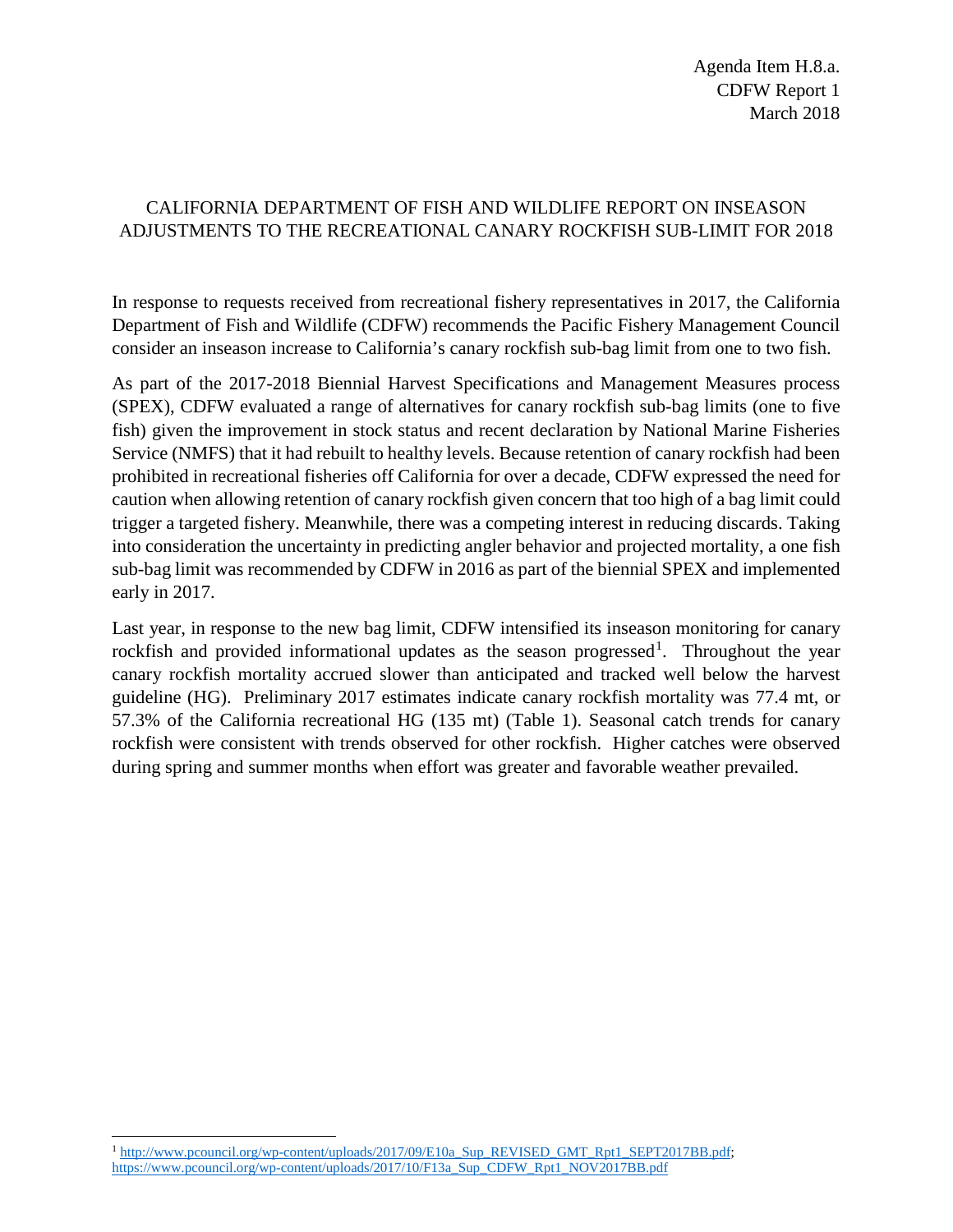| Month     | <b>Total Sampled Fish</b> | Catch Estimate (mt) |
|-----------|---------------------------|---------------------|
| January   | 0                         | 0                   |
| February  |                           | 0                   |
| March     | 93                        | 0.1                 |
| April     | 486                       | 4.5                 |
| May       | 1,188                     | 10.9                |
| June      | 1,288                     | 7.8                 |
| July      | 1,463                     | 10.4                |
| August    | 2,373                     | 15.9                |
| September | 954                       | 9.7                 |
| October   | 642                       | 6.8                 |
| November  | 920                       | 7.1                 |
| December  | 828                       | 4.1                 |
| Total     | 10,236                    | 77.4                |

Table 1. Number of sampled (sampler observed and angler reported) canary rockfish statewide by month and corresponding catch estimate. Data are from CDFW. (Note: Discrepancies in total are due to rounding)

CDFW staff received several requests to increase the canary rockfish sub-bag limit from one to two fish. A number of those making the requests indicated that they or their passengers had to release canary rockfish in excess of the one-fish bag limit during 2017, despite that the stock is considered healthy. As noted previously, CDFW analyzed a range of bag limits (up to five fish) during the 2017-2018 SPEX; therefore, the Council could consider modifying the bag limit at this meeting because it is a routine action.

CDFW analyzed the projected impacts under a two fish-sub bag limit taking into account the most current information on recent fishery performance. The analysis was completed using an established recreational bag limit tool, coupled with recent information on fishery performance. Under a two fish sub-bag limit, mortality is expected to remain within the HG (Table 2). Increasing the sub-bag limit to two fish could also have the benefit of decreased canary discards for anglers who catch more than one canary rockfish on a single fishing trip, and could also allow anglers to fill their bag limits more quickly, therefore reducing time spent on the water and the possibility of encountering overfished species such as yelloweye rockfish. CDFW also notes that a two fish subbag limit is being proposed as part of the 2019-2020 SPEX. This inseason action would simply implement the bag limit increase in a shorter timeframe with little risk of exceeding the harvest guideline.